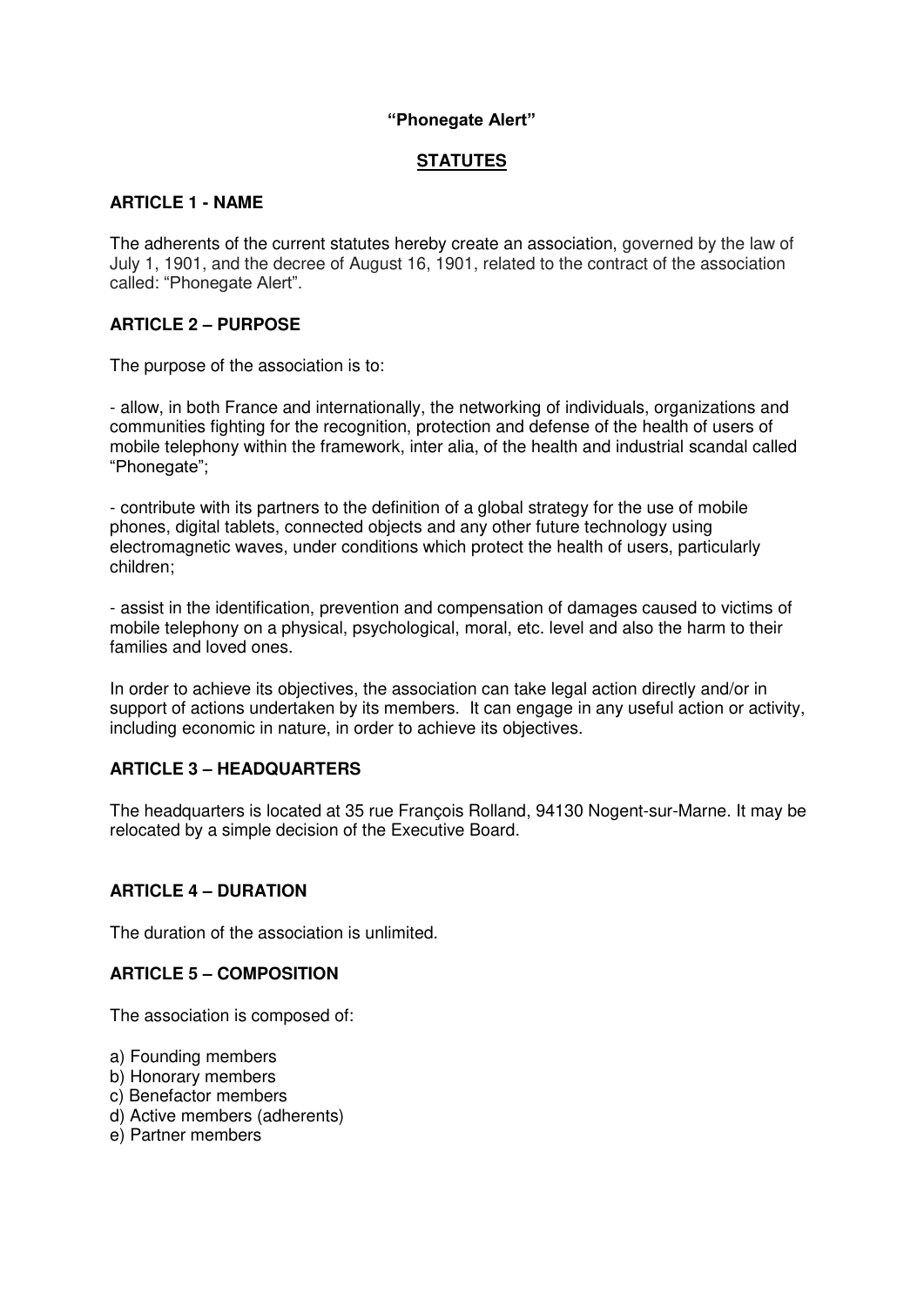The association may include private individuals and legal persons. The latter may be represented on the Executive Board by the person they designate.

## **ARTICLE 6 – ADMISSION**

In order to be part of the association, one must be approved by the Bureau which decides, during each of its meetings, on the admission requests submitted.

#### **ARTICLE 7 – MEMBERS - SUBSCRIPTIONS**

The founding members are those who originally set up the association.

The active members are those who are committed to paying an annual membership fee, the amount of which is fixed annually by the General Assembly;

The honorary members are those who have rendered significant services to the association. They are exempt from membership fees;

The benefactor members are persons who pledge to make an annual donation in an amount set by the General Assembly;

The partner members are individuals or organizations with which the association cooperates on an international level.

The membership fee is set annually by the General Assembly on proposals from the Executive Board.

# **ARTICLE 8 – EXPULSIONS - EXCLUSIONS**

Member status is lost by:

a) Resignation;

b) Death;

c) Expulsion pronounced by the Bureau for non-payment of the membership fee despite a reminder;

d) Exclusion pronounced by the Executive Board for serious reasons, the interested party having been invited by registered letter to provide explanations in front of this body, either in writing or orally.

Exclusion can be appealed, the concerned person choosing to state his arguments in writing or orally. The body of appeal is the Executive Board for exclusions which may if necessary refer the decision back to the next General Assembly. The appeal is suspensive.

#### **ARTICLE 9 – AFFILIATION**

The association can join other associations, unions or groups by decision of the Executive Board.

#### **ARTICLE 10 – RESOURCES**

The resources of the association include:

1° The amount of the membership fees;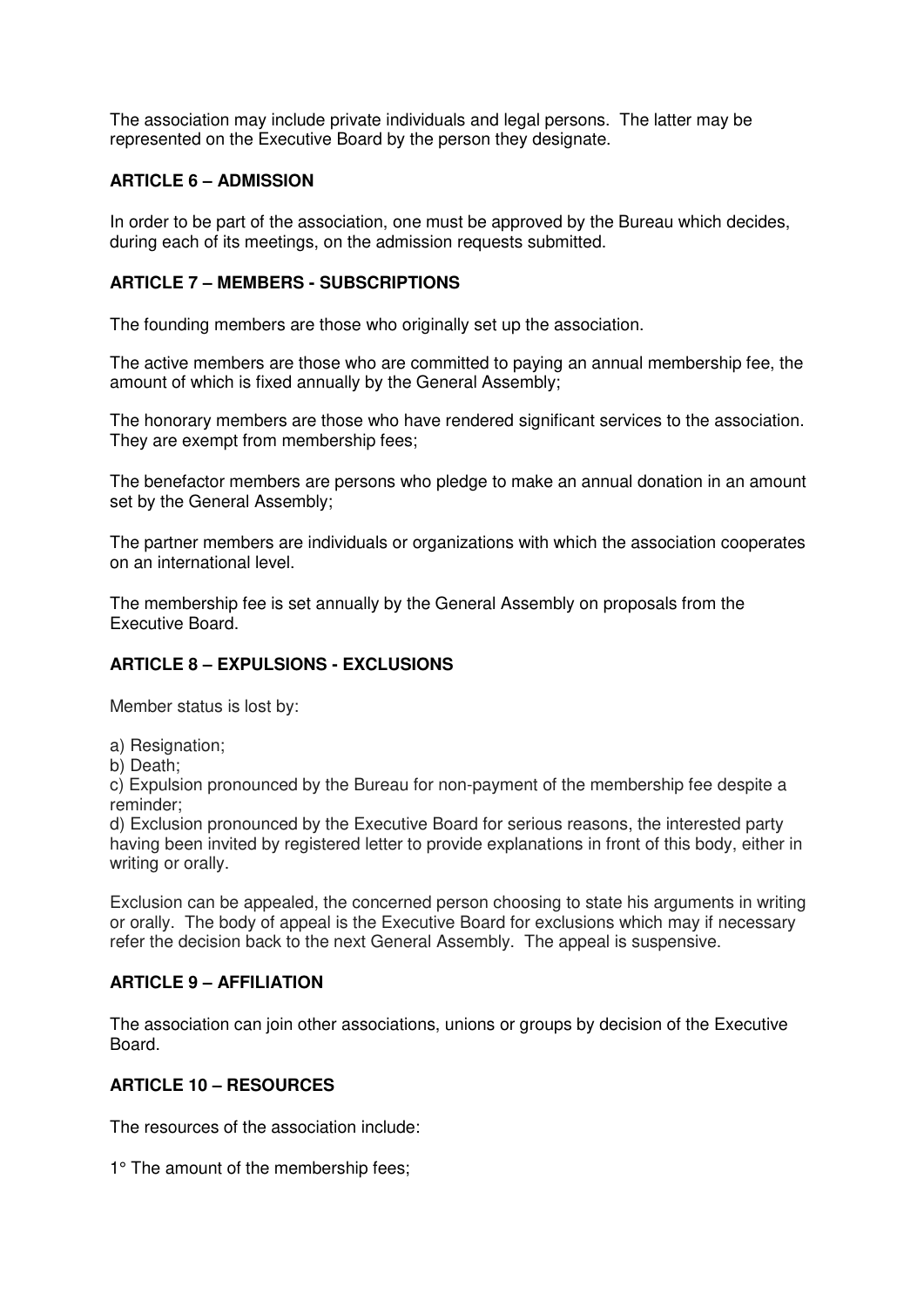2° Subsidies from communities, territorial assemblies, the State, the Parliament, international and European Union organizations;

3° Sums allocated by benefactor members, donations, bequests;

4° All resources authorized by the laws and regulations in place. In particular, the association may engage in economic activities related to its statutory objectives.

#### **ARTICLE 11 – ORDINARY GENERAL ASSEMBLY**

The Ordinary General Assembly includes, present or represented, all adherents of the association who have duly paid their membership fees as well as founding, honorary, benefactor and partner members. It meets at least once a year on a date fixed by the Executive Board. At least fifteen days before the fixed date, the members of the association are convened by the president, preferably electronically. The agenda is included in the convocation notice.

In order for the Ordinary General Assembly to be validly held, a quorum of 50% plus one of the members of the association present and represented is required. If the quorum is not reached, a second Ordinary General Assembly can be held the same day, on condition that the convocation to the General Assembly has foreseen it.

The president, assisted by the members of the Executive Board, chairs the meeting and presents the current state and activities of the association.

The treasurer reports on its management and submits the annual accounts (statements, balance sheet and annexes) for approval of the Assembly.

It then proceeds to the election of members of the Executive Board succeeding outgoing members.

The other subjects inscribed on the agenda are then addressed.

The General Assembly discusses officially only the items inscribed on the agenda.

Decisions are made by a majority of the votes of members present or represented. All deliberations are taken by a show of hands, including the election of the members of the Executive Board. In case of a tie of votes, the decision to be voted upon is accepted.

Active members can receive at the most two powers per person. The founding members and members of the Bureau can receive an unlimited number of powers.

# **ARTICLE 12 – EXTRAORDINARY GENERAL ASSEMBLY**

If need be, or at the request of half plus one of the members of the association, the president shall convene an Extraordinary General Assembly in accordance with the terms and conditions of the current statutes and only for a modification of the statutes or the dissolution of the association or for acts relating to assets.

The procedures of convocation are the same as for the Ordinary General Assembly.

The deliberations are made by a two-thirds majority of the members present and represented under the conditions of the quorum provided in article 11.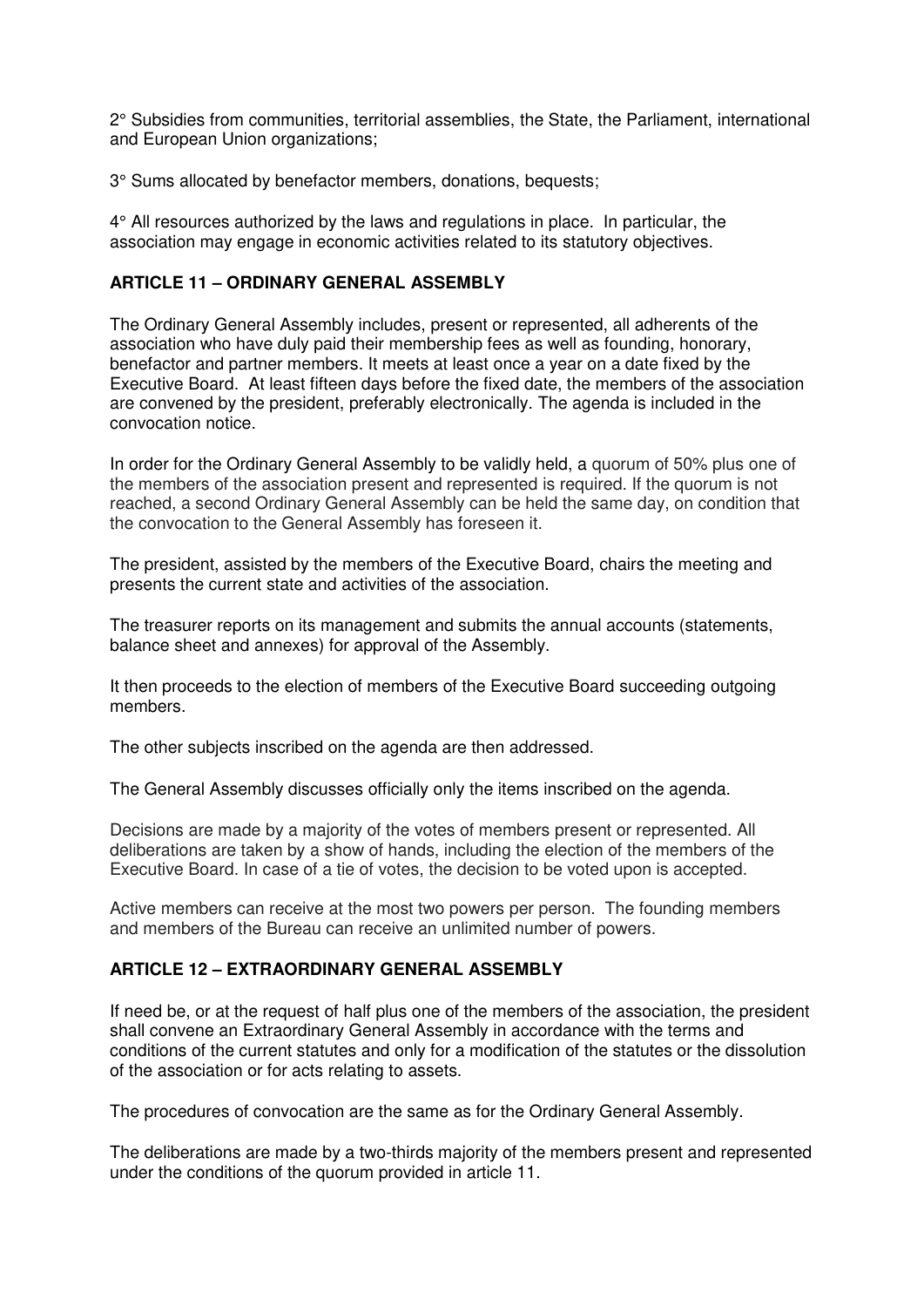# **ARTICLE 13 – EXECUTIVE BOARD**

The association is directed by an Executive Board comprising up to 20 members, elected for three years by the General Assembly. The members are re-eligible. The initial Executive Board is composed of the founding members appointed for three years. They may appoint, during these three years, additional members. The Board is renewed from the third year.

In the event of a vacancy, the Executive Board provisionally provides for the replacement of its members. Their final replacement is made during the next general assembly. The powers of the members so elected terminate upon expiry of the term of the members replaced. The Executive Board meets at least once every three months, on convocation by the president, or at the request of half of its members. Meetings can be physical or through teleconferences. The decisions are taken by a majority of votes. In the event of a tie, the vote of the president shall be decisive.

The Executive Board manages the association, proposes the amount of the membership fees, decides on legal actions and strategic directions, and reports to the General Assembly. Any member of the Executive Board who, without valid reason, has not attended three consecutive meetings may be deemed to have resigned.

The Executive Board validates, if applicable, the choice of a delegate general proposed by the President, and responsible for assisting the President, representing the association and managing it on a daily basis. He attends the meetings of the Executive Board and ensures the secretariat.

### **ARTICLE 14 – THE BUREAU**

The Executive Board elects through its members a bureau composed of:

- 1) A president and if necessary, one or several vice presidents;
- 2) A secretary and, if necessary, a deputy secretary;
- 3) A treasurer, and if necessary, a deputy treasurer.

The delegate general assists at meetings of the Bureau and ensures the secretariat. He approves through the bureau potential recruitment of employees and interns. In the absence of the delegate general, this responsibility returns to the Bureau.

The title of a function exercised by a woman is feminized.

#### **ARTICLE 15 – INDEMNITIES**

All duties, including those of the members of the Executive Board and the Bureau with the exception of the delegate general and other potential employees, are free and voluntary. Only the costs incurred in the fulfillment of their mandate are reimbursed on presentation of valid receipts. The financial report presented to the Ordinary General Assembly shows the reimbursements of expenses for missions, travel or representation.

#### **ARTICLE 16 – RULES OF PROCEDURE**

Rules of procedure can be established by the Executive Board, which then has them approved by the general assembly. These proposed rules are intended to establish the various points not provided for by the present statutes, particularly those relating to the internal administration of the association.